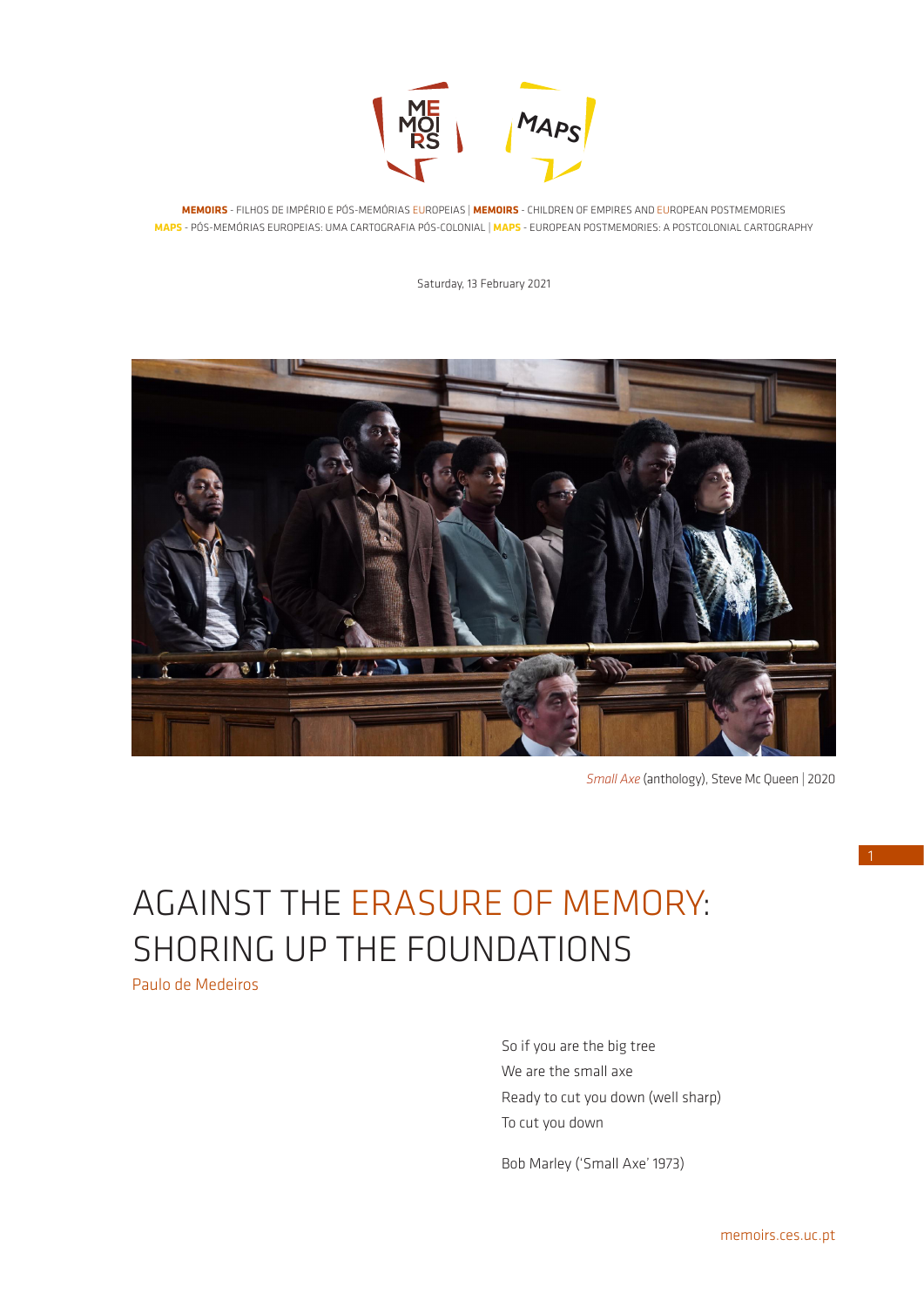

Reflecting on the function of the Humanities in the first of the [2014 Tanner Lectures](https://tannerlectures.utah.edu/Gilroy%20manuscript%20PDF.pdf) given at Yale University, Paul Gilroy sounded a realistic note when he considered the contrast between the importance, and the relative scarcity, of studies on how racism deeply structures our society and how it affects us all and our notions of humanity. As he said, 'However unfashionable it has now become, studying racial hierarchy and inequality provides a valuable means to extend those inquiries, to locate the edges of the human: blunt and sharp. And that, in turn, means refusing to run away from the idea of race and the forms of systematic knowledge it has enabled, but rather embracing and exploring them as an opportunity to know ourselves and our precious world better' (Gilroy 2014: 22). Events unfolding in the six years since have only increased the acuity of Gilroy's observation at the same time that they have shown how, in spite of all the progress also made, attempts at holding up privileges based on structural and systemic inequality, whether in terms of class, gender, or race, have only become more desperate. They go hand in hand with the futile, but still devastating, efforts at denying history and enforcing the erasure of memory.

Steve Macqueen's series of five films for television, *Small Axe*, first aired on [BBC 1](https://www.bbc.co.uk/programmes/p08vxt33) from 15 November to 13 December 2020 – and available in many other countries and as DVD – constitutes a great antidote to such erasure of memory. Focusing on specific incidents from Caribbean life in London from the 1960s to the 1980's the films enable us to learn about many aspects of the past in both historical and personal terms. In the process, those films also go a long way towards rekindling memories for those who lived the events depicted; and creates a kind of strategic post-memory for those who not only came later, but also had no one break through the pact of silence concerning the lives of black people, their struggles against all forms of violence, the not uncommon failures of the educational system still so much in force, and their life affirming spirit and creative force. Critical reception of the films, individually, and as a series, has been overwhelmingly positive. In a year marked by so much devastation, wrought both by the pandemic, as well as by the political turmoil brought on by the rapid expansion of reactionary forces almost everywhere, their incendiary rhetoric and their open, violent, xenophobic and racist attacks, Steve MacQueen's films offered a ray of hope and a greatly needed counterbalance.

In the face of repeated, hostile, and often openly violent, forms of denial and suppression of history, education and memory become vital elements in resistance and in the creation of a more truthful view of the past. A view that might serve not only to prevent the most abhorrent and inhuman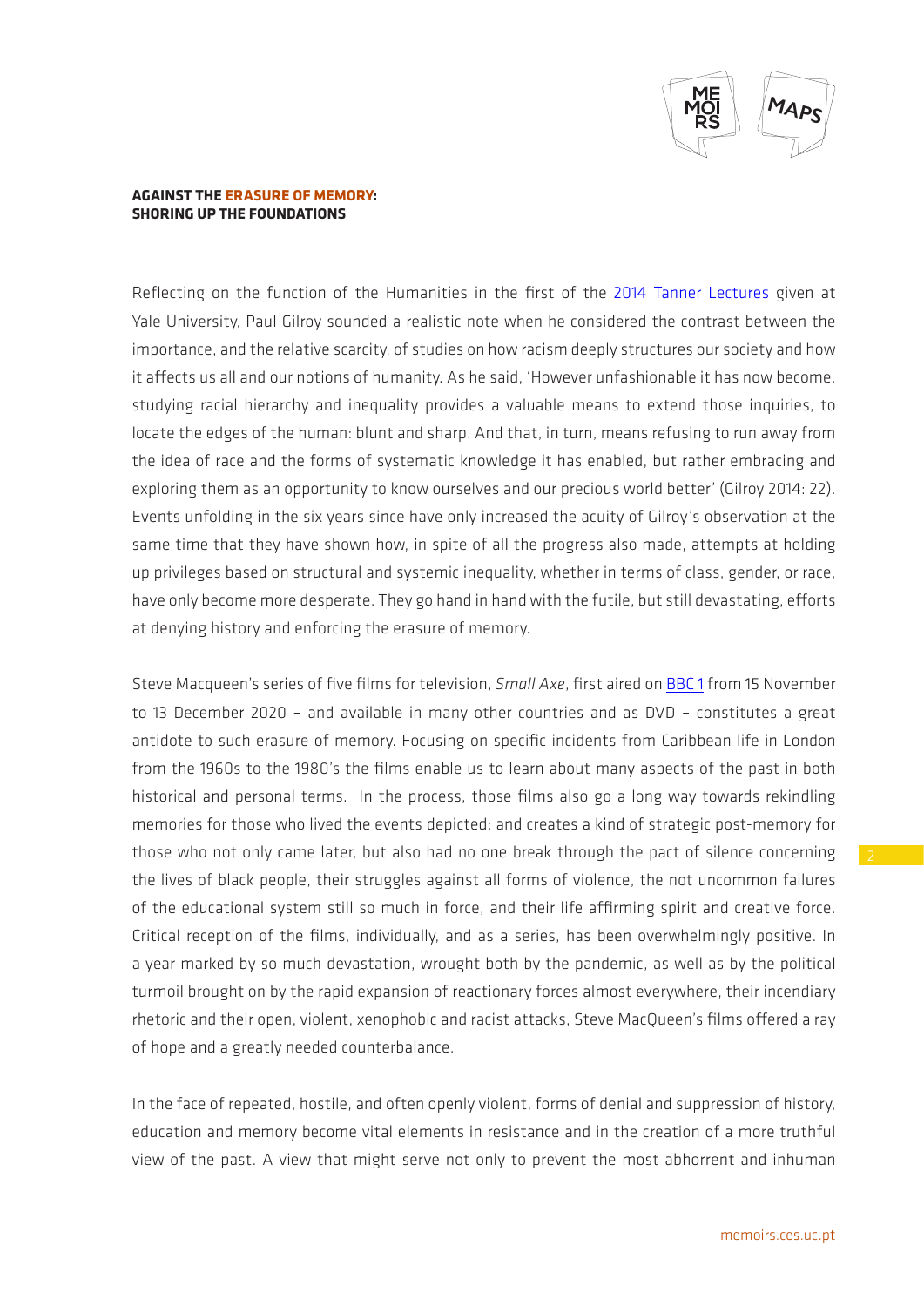

forms of oppression from returning yet again in the future, but to ensure that our very present may better reflect all parts of society instead of endlessly perpetuating exclusion. As such, education and memory are key bulwarks in the preservation of democracy. There is no coincidence in the fact that precisely democracy and education, as well as resistance, can be seen as key elements of all five films. In *Mangrove*, the first to be released, the depiction of the events leading to the [infamous trial](https://www.georgepadmoreinstitute.org/Mangrove%20Nine)  [of the 'Mangrove Nine'](https://www.georgepadmoreinstitute.org/Mangrove%20Nine) and their subsequent full or partial acquittal, the focus is on the possibility of affirming the rule of law in a democratic state, even one riddled by systemic racism and inequality. While some might want to draw attention to the legal precedent established when the presiding judge, Edward Clarke, QC declared the trial had 'shown evidence of racial hatred', arguably the most important element, together with the dropping of many charges and the five full acquittals, was the recognition that [radical lawyering](https://www.versobooks.com/blogs/4920-the-mangrove-9-and-the-radical-lawyering-tradition) – in an alliance between two white radical lawyers, Michael Mansfield QC and Ian Macdonald QC, and the defendants, some of whom acted in court as their own representatives – could prevail. Writing for the Verso blog, legal expert and activist Ife Thompson explains the importance of the Mangrove restaurant: 'For the Black community in the UK the creation of sites of Black resistance was vital to collective group survival'.(1) Being able to take their case to court, and once there, being able to show how structural racism operates, was also fundamental not only for survival but to claim back some of the very rights more often than not denied them as individuals and citizens. By focusing on that watershed moment in the quest for equality, McQueen's film rekindles seemingly buried memories of struggle and victory that are crucial for a current generation to understand and assume as their legacy.

*Small Axe* is a formidable deployment of memory and imagination to redress the continuous, systemic, denial of belonging black people still must confront on a daily basis. The series as a whole, or in its constituent parts, offers black people in the United Kingdom a possibility of seeing themselves and their history represented centrally on the screen in a multiplicity of ways, not as extras but as citizens engaged fully in their own community as well as on the struggles in a polity fundamentally structured by inequality and oppression. Indeed, one could say that McQueen takes on Althusser's 1970 concept of ideological state apparatuses(2) and dramatizes it, showing how the dominant ideology is enforced and reproduced through the repression of the police, the biases of the law, the failures of the educational system, and even the ambivalent function of family structures, simultaneously nurturing yet also conforming. This can be seen in many ways, for instance in the dismay of a father in *Red, White, and Blue* who had been openly and brutally beaten by the police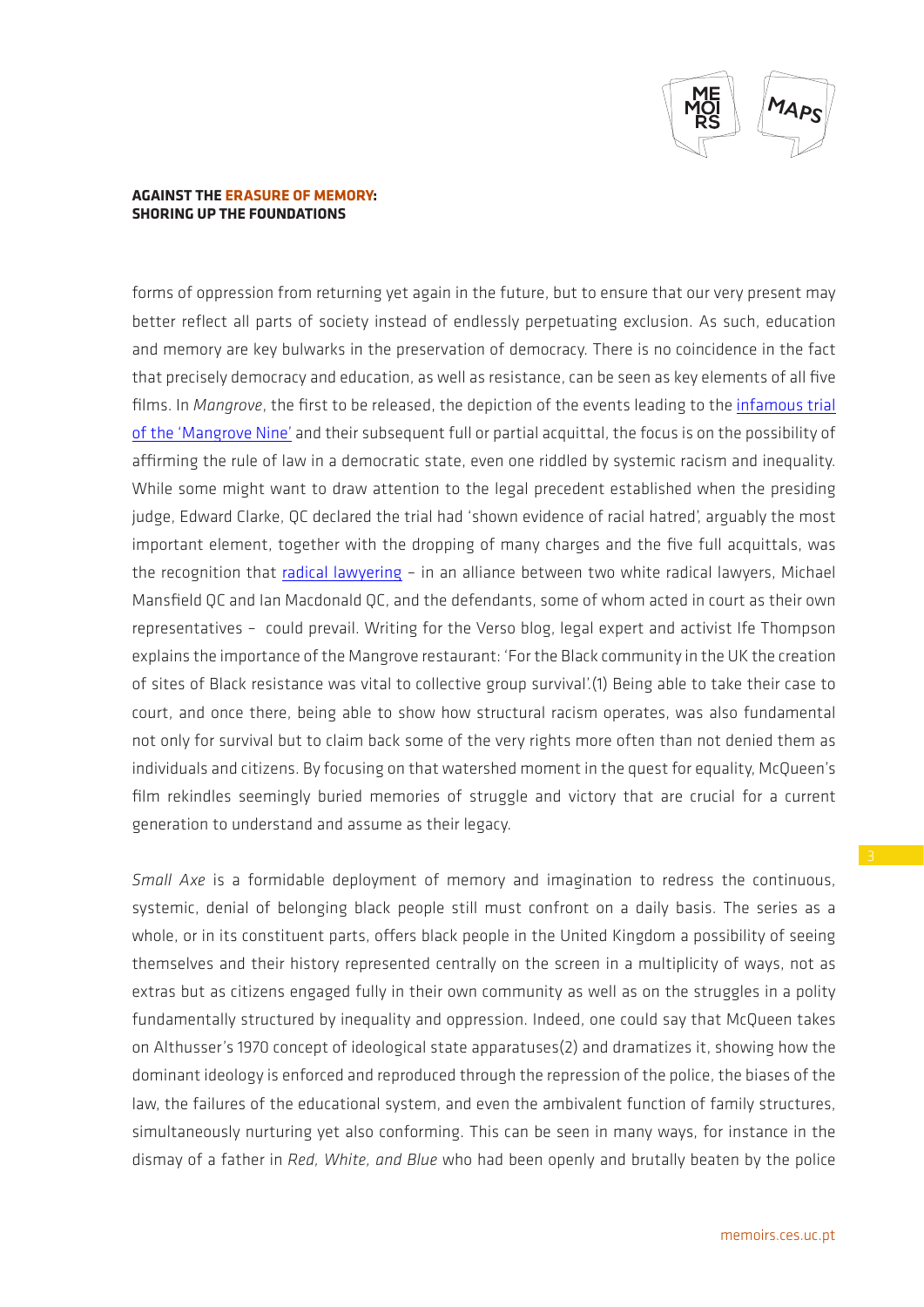

upon hearing his son wants to leave his work as a scientific researcher to join the police force so as to bring change from within. Based on historical events and on the figure of Leroy Logan (John Boyega), the film highlights the importance of education to try to bring about change even when the son's resolution is met with both strong disapproval from the father as well as the pervasive, open, racism of his new colleagues.

The fundamental role played by education is further highlighted in *Education*, the last of the five films. As the BBC short [synopsis](https://www.bbc.co.uk/iplayer/episode/m000qfb1/small-axe-series-1-education) has it, '[w]hen 12-year-old Kingsley is transferred to a specialneeds school, a group of West Indian women uncover an unofficial segregation policy preventing many black children from receiving the education they deserve.' The film is based in part on Steve McQueen's own experience as a child, having himself been subject to exclusion from normal schooling as so many black children were then placed on 'special schools' for the 'educationally subnormal'. As he notes to Lola Okolosie, who wrote about the film and the issues it raises in *[The Observer](https://www.theguardian.com/education/2020/nov/15/discrimination-at-school-is-a-black-british-history-lesson-repeating-itself-small-axe-education-steve-mcqueen)*: '"Even though we were from different backgrounds and races… we all knew we were being fucked over". Despite having dyslexia, he continues, "there was no help… you were left to your own devices…there was no interest"' (15 November 2020). But this is not so much an historical film, even if it is that. It is also, like all of them, about the present and not just about the United Kingdom. If one would think that the educational system would have had to change in these past fifty years, at least on race issues, any look at the continuous outcry about current practices of systemic inequality and racism will quickly dispel such a belief. Okolosie, herself a teacher as well as a journalist, provides a bleak context when she notes that '… Afro-Caribbean boys are three times as likely as other pupils to be permanently excluded. The problem is even worse when considering working-class pupils as a whole: children eligible for free school meals – both Black and white – account for 40% of permanent exclusions.'(3) As Okolosie notes, government figures indicate an estimated 4.2 million, or 30%, of all children in the UK, live in poverty, an astonishing figure set to rise further. The [report](https://documents-dds-ny.un.org/doc/UNDOC/GEN/G19/112/13/PDF/G1911213.pdf?OpenElement) of the UN Special Rapporteur on extreme poverty and human rights, published in 2019 leaves no doubts: 'Although the United Kingdom is the world's fifth largest economy, one fifth of its population (14 million people) live in poverty, and 1.5 million of them experienced destitution in 2017. Policies of austerity introduced in 2010 continue largely unabated, despite the tragic social consequences. Close to 40 per cent of children are predicted to be living in poverty by 2021.'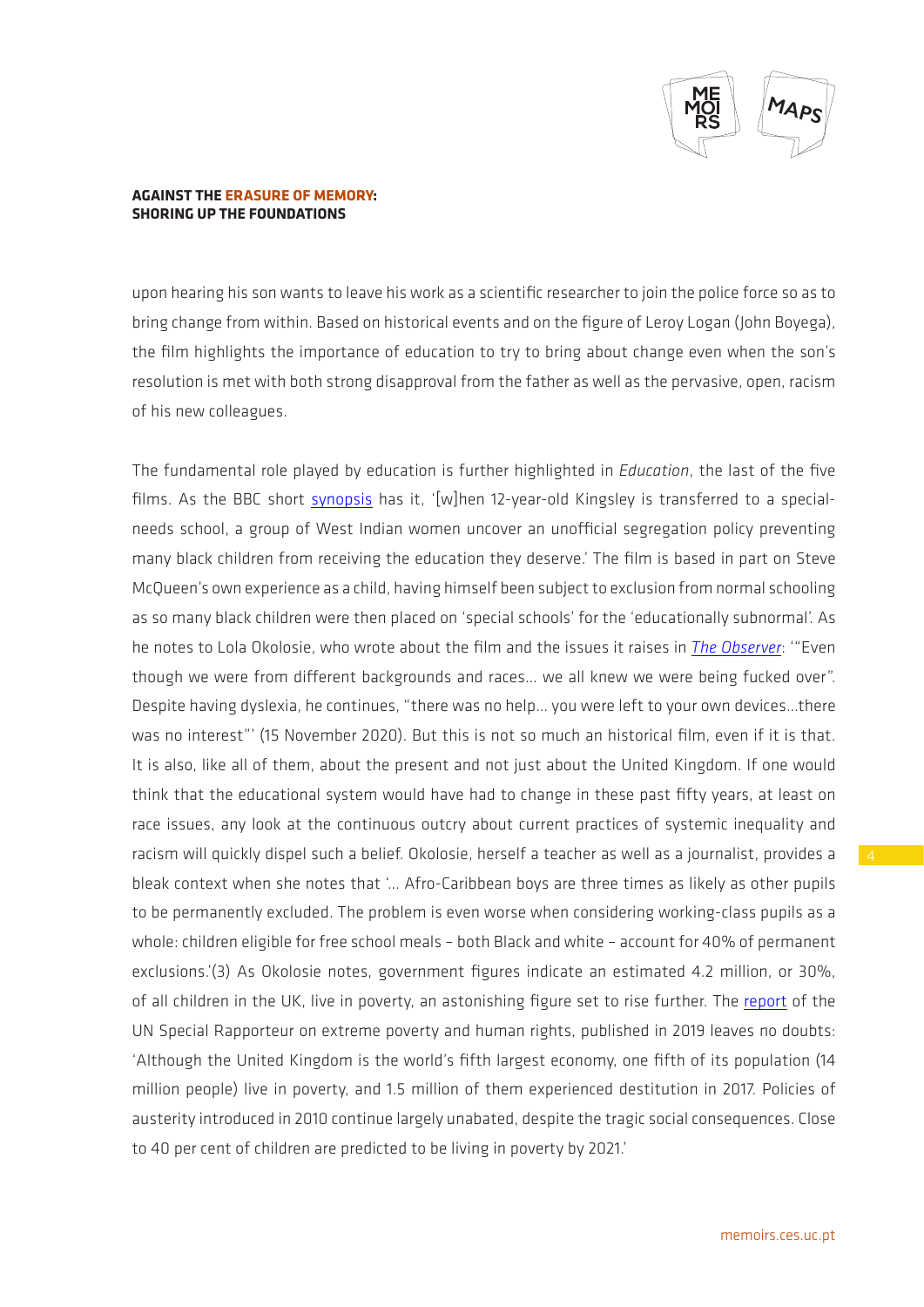

\_\_\_\_\_\_\_\_\_\_\_\_\_\_\_\_\_\_\_\_\_\_\_\_\_

\_\_\_\_\_\_\_\_\_\_\_\_\_\_\_\_\_\_\_\_\_\_\_\_\_

Steve McQueen's first feature film, *[Hunger](https://www.criterion.com/films/477-hunger)*, (2008) was awarded the *Caméra d'Or* at Cannes, besides other awards. Its take on the 1981 hunger strike at Northern Ireland's Maze Prison and the death of Bobby Sands (Michael Fassbender) remains powerfully haunting. Like that film, the five films in *Small Axe*, which he started preparing immediately after finishing *Hunger*, also have the power to raise up ghosts. And it is a good thing they do, as without confronting those spectres still at the core of our society, there can be no moving forward. Yet, as much as both share a common emphasis on human courage and resilience, as well as on the strength of resisting the injustice of power, *Small Axe* is also an explosion of life as it shows the vibrancy of black culture. Whether in terms of the intense house party that seems to last forever in *[Lovers Rock](https://www.bbc.co.uk/programmes/m000prjp)* or throughout all of the five films. And it is not just the music, or the dance, or the beautiful young people expressing themselves that are celebrated, but also the intensity of the work, the joy of preparing food, of being together and being a community. Small Axe is a powerful way of exposing the rot at the core of the system and cutting it as so much dead wood. But it is much more than that, as Steve McQueen recently told Paul Gilroy in a [conversation](https://www.ucl.ac.uk/racism-racialisation/transcript-conversation-steve-mcqueen) at University College London on 26 October 2020: '… for me, *Small Axe* was about shoring up the foundations of who we are and where we came from and what we contributed to this country on so many levels and influenced it on so many levels. So, that's what *Small Axe* for me was about.'

<sup>(1)</sup> Ife Thompson. '[The Mangrove 9 and the Radical Lawyering Tradition'](https://www.versobooks.com/blogs/4920-the-mangrove-9-and-the-radical-lawyering-tradition). Verso Blog, 20 November 2020..

<sup>(2)</sup> Louis Althusser. 'Idéologie et appareils idéologiques d'État'. La Pensée, 151 (1970). Translated by Ben Brewster. 'Ideology and Ideological State Apparatuses' in *Lenin and Philosophy and Other Essays*. New York: Monthly Review Press, 1971.

<sup>(3)</sup> Lola Okolosie. ['Discrimination at School: is a Black British History Lesson Repeating Itself?'](https://www.theguardian.com/education/2020/nov/15/discrimination-at-school-is-a-black-british-history-lesson-repeating-itself-small-axe-education-steve-mcqueen). *The Observer*. 15 November 2020.